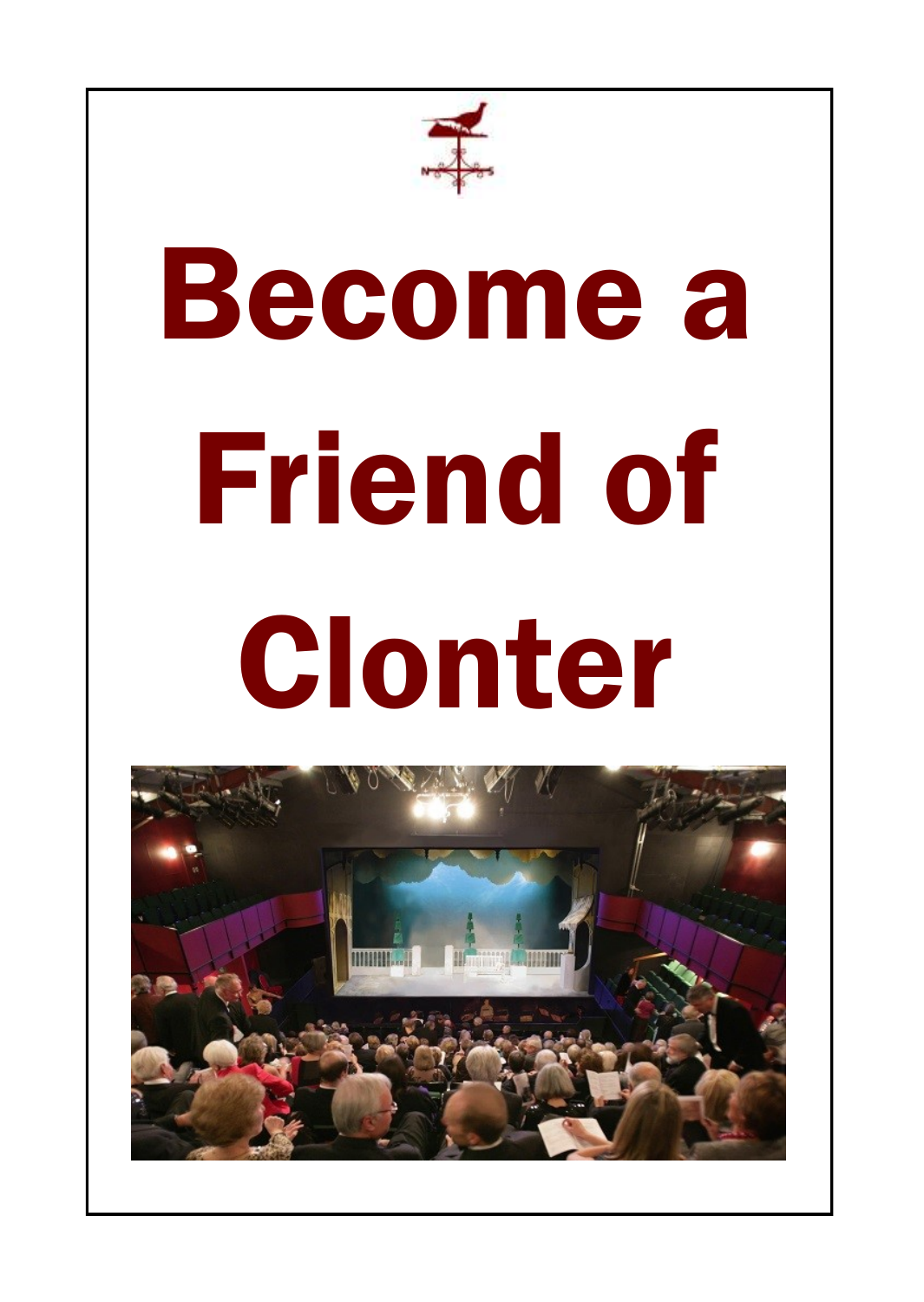## Benefits of Friends Membership

- **FREE Ticket to Exclusive Friends Evening**
- FREE Programme (new initiative)
- FREE backstage tour for two (new initiative)
- FREE Newsletter
- Annual Trip arranged to cities in this country and in Europe
- Waived Booking Fee
- Waived P&P
- Waived Table Booking Fee
- Reserve Tickets
- Transfer to another night/event

And we are offering a FREE ticket to any event, to anyone who introduces a new Friend!

## Cost of Friends Membership

Single Membership is £60 (minimum per year)

**Joint Membership is £90** (minimum per year)

 If you wish to become a Friend of Clonter please complete the form opposite ensuring that you have completed all applicable sections of this form, if eligible, and return to:

## Clonter Opera Theatre

Swettenham Heath, Congleton, Cheshire, CW12 2LR Box Office: 01260 224514 www.clonter.org Registered Charity Number 1083903